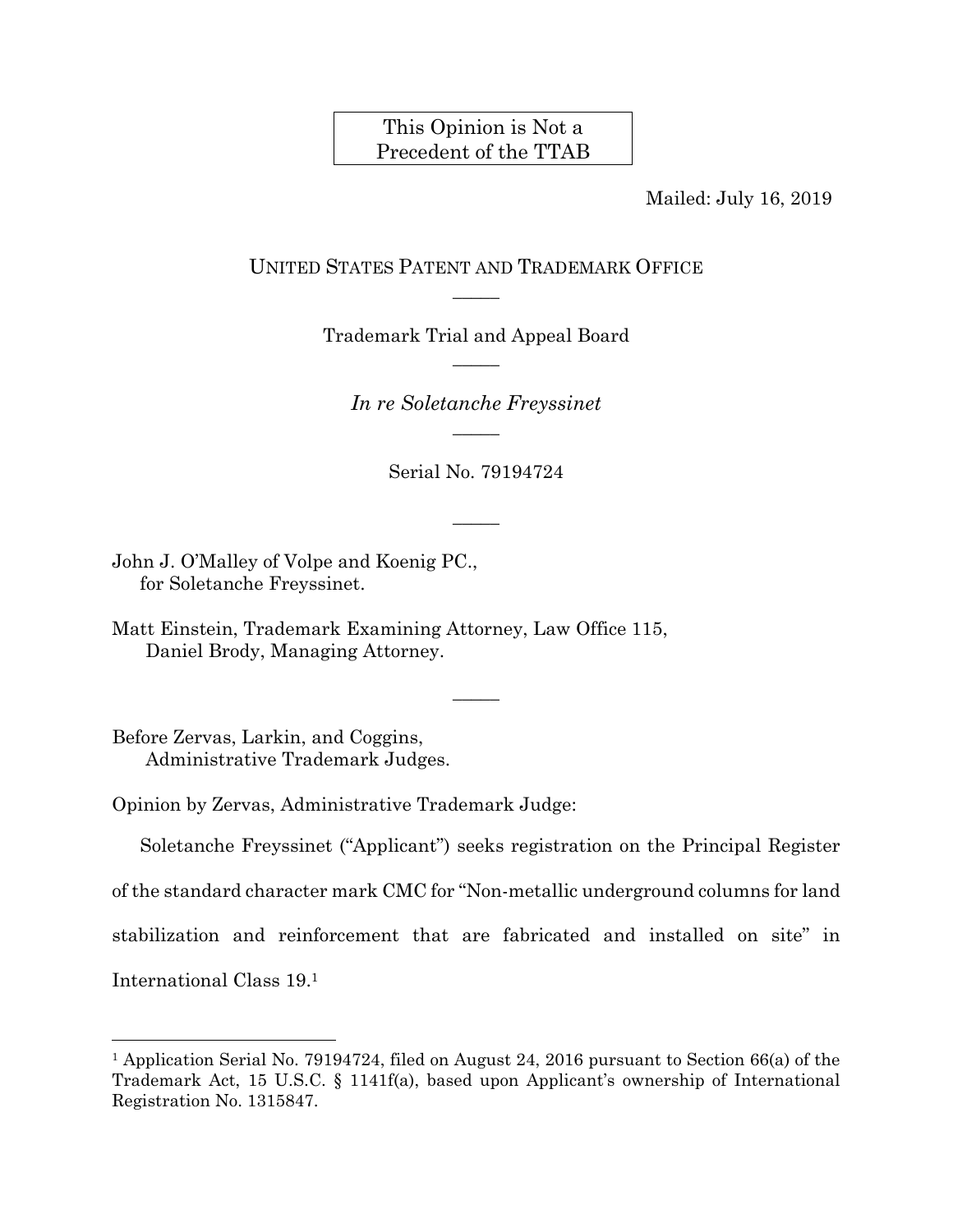$\overline{a}$ 

The Examining Attorney refused registration pursuant to Section 2(d) of the Trademark Act, 15 U.S.C. § 1052(d), on the ground that Applicant's mark is likely to cause confusion with the registered composite word-and-design mark



and the standard character word mark CMC,2 both registered on the Principal Register to the same owner for the same goods and services including, inter alia, a "full line of metals in sheet, rod, bar, angle, round, beam, castellated beam, cellular beam, flat beam, joist, strip, tube, plate, billet, square, and wire form" in International Class 6; and "retail store services and distributorships featuring … construction products, and accessories" in International Class 41.

After the refusal was made final, Applicant appealed and filed a request for reconsideration. On remand from the Board, the Examining Attorney denied the request for reconsideration. The Board resumed the appeal, and Applicant and the Examining Attorney filed briefs. We reverse the refusal to register.

<sup>2</sup> Registration Nos. 4052766 and 4052767, respectively. Both registered November 8, 2011; Section 8 affidavits accepted and Section 15 affidavits acknowledged for both registrations. The composite mark is described as consisting of a stylized globe with a banner containing the letters "CMC."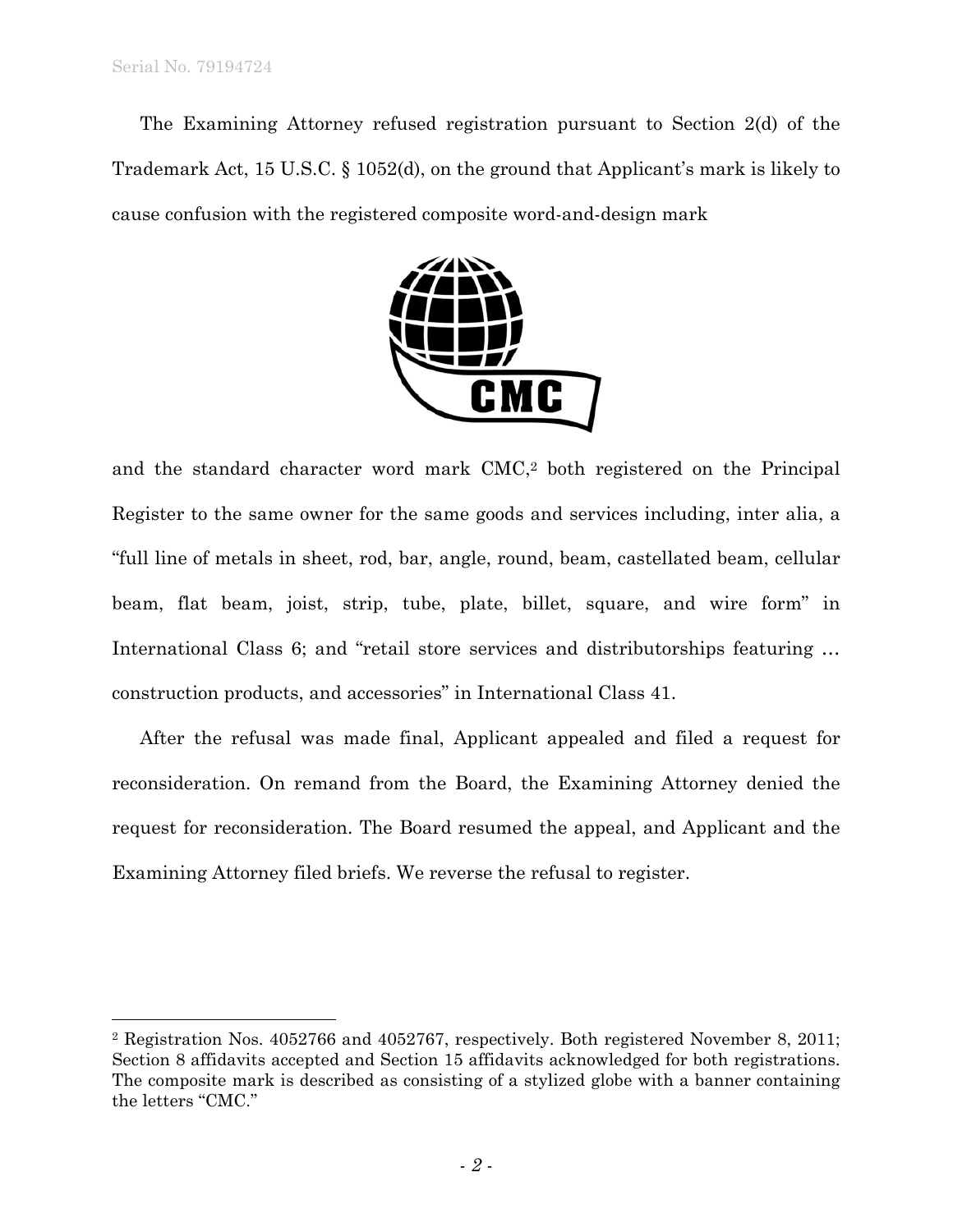#### I. Likelihood of Confusion

Our determination under Section 2(d) of the Trademark Act is based on an analysis of the probative facts in evidence that are relevant to the factors bearing on a likelihood of confusion. *See In re E.I. DuPont DeNemours & Co.,* 476 F.2d 1357, 177 USPQ 563 (CCPA 1973) ("*DuPont*"); *see also Palm Bay Imps., Inc. v. Veuve Clicquot Ponsardin Maison Fondee En 1772,* 396 F.3d 1369, 73 USPQ2d 1689 (Fed. Cir. 2005); *In re Majestic Distilling Co.,* 315 F.3d 1311, 65 USPQ2d 1201 (Fed. Cir. 2003). In considering the evidence of record on these factors, we keep in mind that "[t]he fundamental inquiry mandated by  $\S$  2(d) goes to the cumulative effect of differences in the essential characteristics of the goods and differences in the marks." *Federated Foods, Inc. v. Fort Howard Paper Co.,* 544 F.2d 1098, 192 USPQ 24, 29 (CCPA 1976). "Not all of the [*DuPont*] factors are relevant to every case, and only factors of significance to the particular mark need be considered." *Coach Servs., Inc. v. Triumph Learning LLC*, 668 F.3d 1356, 101 USPQ2d 1713, 1719 (Fed. Cir. 2012) (quoting *In re Mighty Leaf Tea*, 601 F.3d 1342, 94 USPQ2d 1257, 1259 (Fed. Cir 2010)).

We confine our analysis to the identical cited CMC word mark. If confusion is likely between this mark and Applicant's mark, there is no need for us to consider the issue with respect to Registrant's composite mark, while if there is no likelihood of confusion between Applicant's and Registrant's word marks, then there would be no likelihood of confusion with Registrant's composite mark. *See In re Max Capital Grp. Ltd*., 93 USPQ2d 1243, 1245 (TTAB 2010).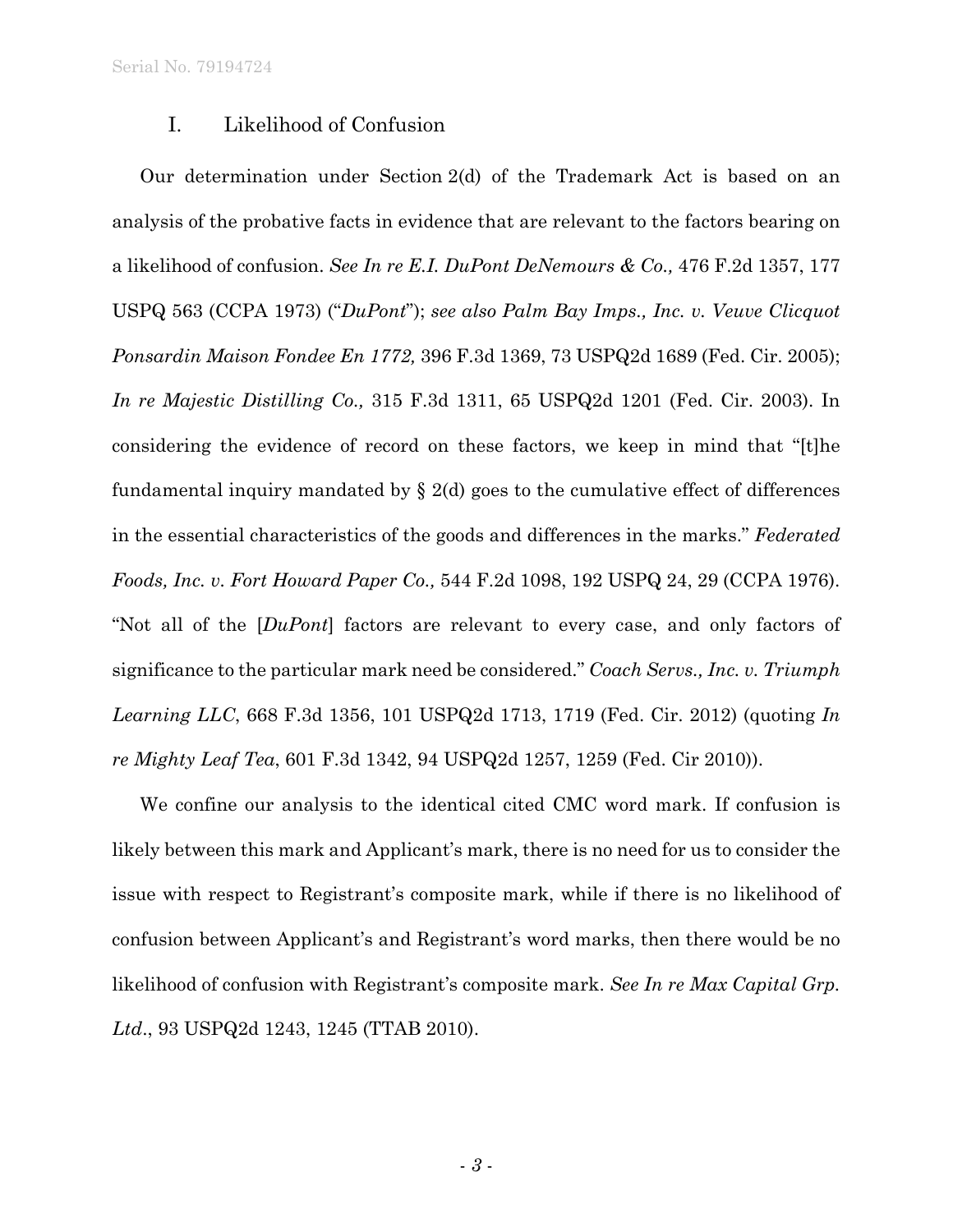### a. Similarity of the Marks

There is no dispute that Applicant's and Registrant's word marks are identical. This *DuPont* factor thus supports a finding of a likelihood of confusion.

### b. Similarity of Goods/Services

The goods need not be identical or even competitive to find a likelihood of confusion. *See On-line Careline Inc. v. Am. Online Inc*., 229 F.3d 1080, 56 USPQ2d 1471, 1475 (Fed. Cir. 2000); *Recot, Inc. v. Becton*, 214 F.3d 1322, 54 USPQ2d 1894, 1898 (Fed. Cir. 2000). They need only be "related in some manner and/or if the circumstances surrounding their marketing are such that they could give rise to the mistaken belief that [the goods] emanate from the same source." *Coach Servs., Inc. v. Triumph Learning LLC*, 101 USPQ2d at 1722 (quoting 7*-Eleven Inc. v. Wechsler*, 83 USPQ2d 1715, 1724 (TTAB 2007)).

We evaluate the relatedness of the respective goods and services based on their identifications in the subject application and cited registration. *Stone Lion Capital Partners, LP v. Lion Capital LLP*, 746 F.3d 1317, 110 USPQ2d 1157, 1162 (Fed. Cir. 2014). *See also Paula Payne Prods. v. Johnson Publ'g Co*., 473 F.2d 901, 177 USPQ 76, 77 (CCPA 1973) ("Trademark cases involving the issue of likelihood of confusion must be decided on the basis of the respective descriptions of goods"). We are mindful of the limitations to Applicant's "columns" in the identification of goods, namely, that they are non-metallic, fabricated and installed on site, underground, and intended for land stabilization and reinforcement.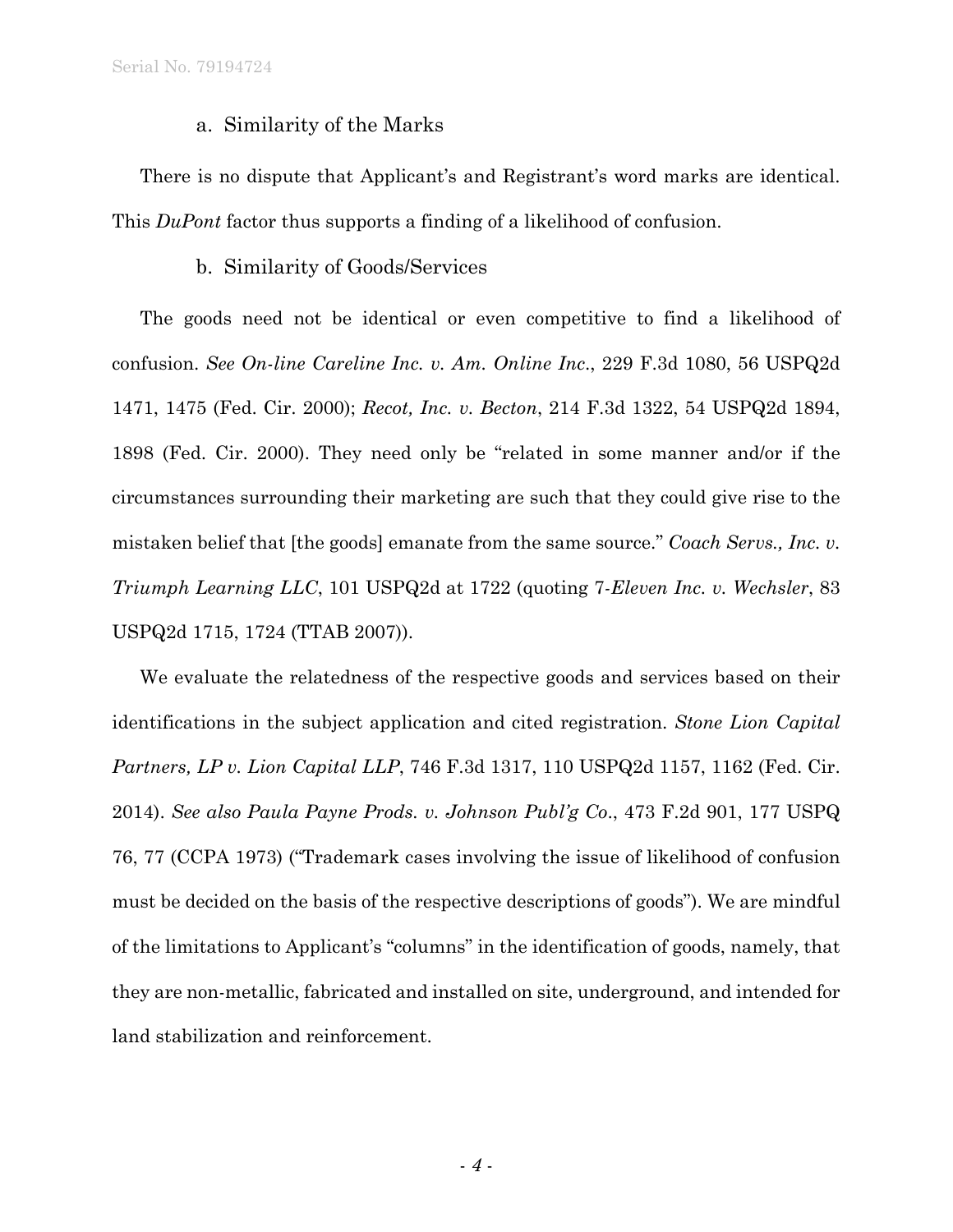The Examining Attorney first argues that Applicant's and Registrant's goods are "pieces of construction equipment used for building and/or support and thus, likely to be encountered by the same purchasers and found in the same channels of trade."3 However, there may be hundreds of "pieces of construction equipment" used for building and support in any construction project; therefore, this alone is not a basis to find that the identified goods are related or that they are likely to be offered in the same channels of trade and to the same class of purchasers.

Next, the Examining Attorney argues that "[R]egistrant's goods could be metal rods, and/or beams for land stabilization and reinforcement. Therefore, the goods could have the same function or purpose."4 The columns identified in the application are "non-metallic," and the Examining Attorney does not point to any evidence in the record to support his contention that metal rods or beams are similarly used for land stabilization or land reinforcement. Without evidence, we do not accept this theoretical representation.

The Examining Attorney also argues that "[w]here evidence shows that the goods at issue have complementary uses, and thus are often used together or otherwise purchased by the same purchasers for the same or related purposes, such goods have generally been found to be sufficiently related such that confusion would be likely if they are marketed under the same or similar marks."5 He relies on general websites

<sup>5</sup> *Id*.

l

<sup>3</sup> Brief, 16 TTABVUE 10.

<sup>4</sup> *Id.* at 11.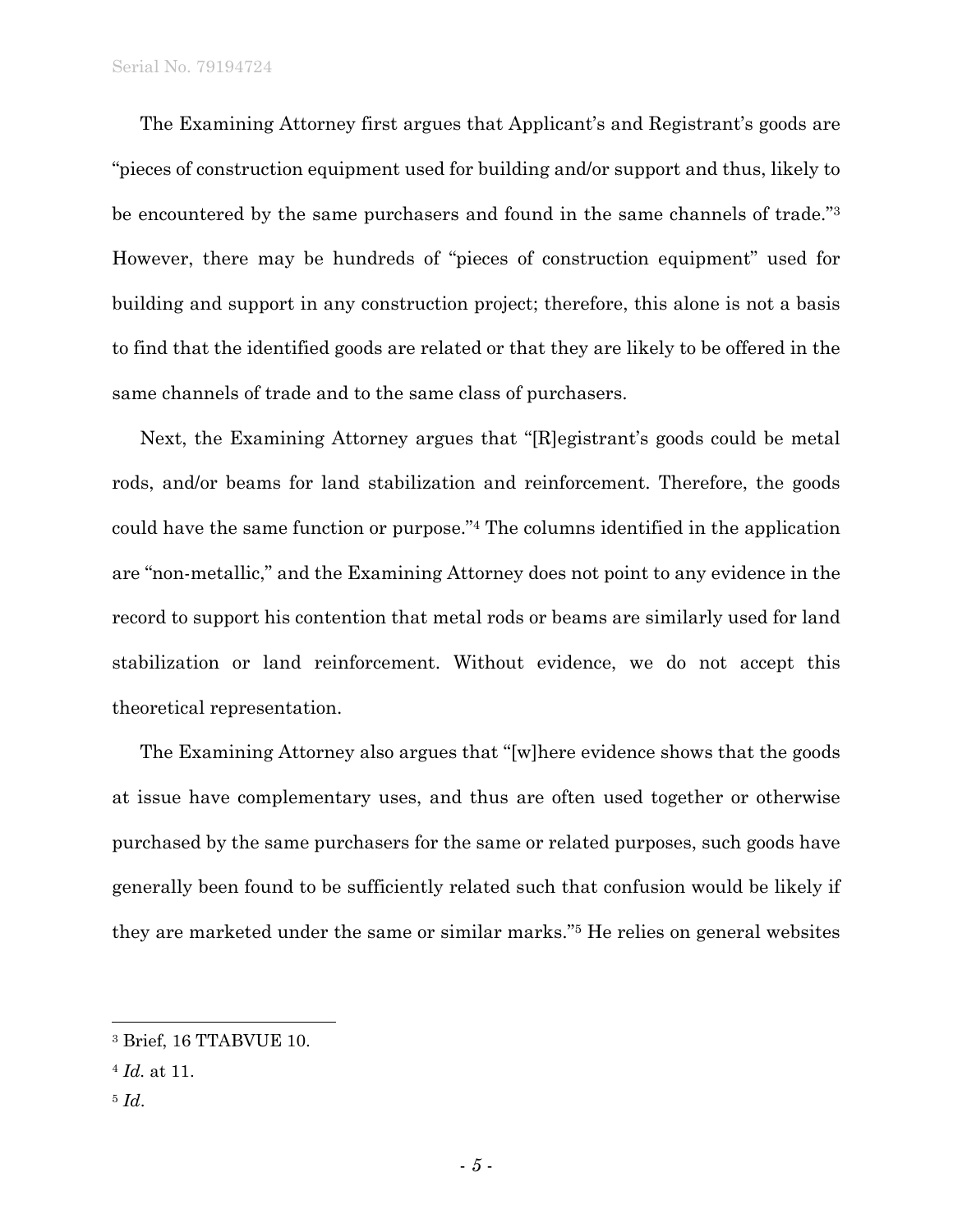such as www.basiccivilengineering.com, www.understandconstruction.com, and www.differencebetween.com to support his contention that beams and columns are used for making frames, support, etc. in general construction.6 There are three problems with the Examining Attorney's argument and evidence. First, they ignore the various limitations in Applicant's identification of goods, which goods are not simply building or general construction columns but are particular columns for a particular purpose and location, "fabricated and installed on site," and the evidence he relies on is not particularly relevant to Applicant's goods. Second, as the declaration of Frederick Masse, President of Applicant's subsidiary Menard Group USA, explains, Applicant's specialized goods are not used for the general construction of structures and "[t]here is no direct connection between [such] structure[s] and the Applicant's [land stabilization and reinforcement columns]. They are decoupled from each other."7 Specifically, Applicant's specialized goods "strengthen soft and compressible foundation soils and modify the overall behavior of the soils to provide bearing capacity and settlement control so the improved soils can support the structure without failure or excessive deformations."8 This is borne out by the plain (and detailed) language of the identification. Third, the Examining Attorney's argument assumes that all building elements are related to one another simply because they appear in the same structure, a proposition which we do not accept,

l

<sup>6</sup> *Id.* at 12-13.

<sup>7</sup> Masse Decl. ¶ 20, Request for Reconsideration, 4 TTABVUE 14.

<sup>8</sup> *Id*.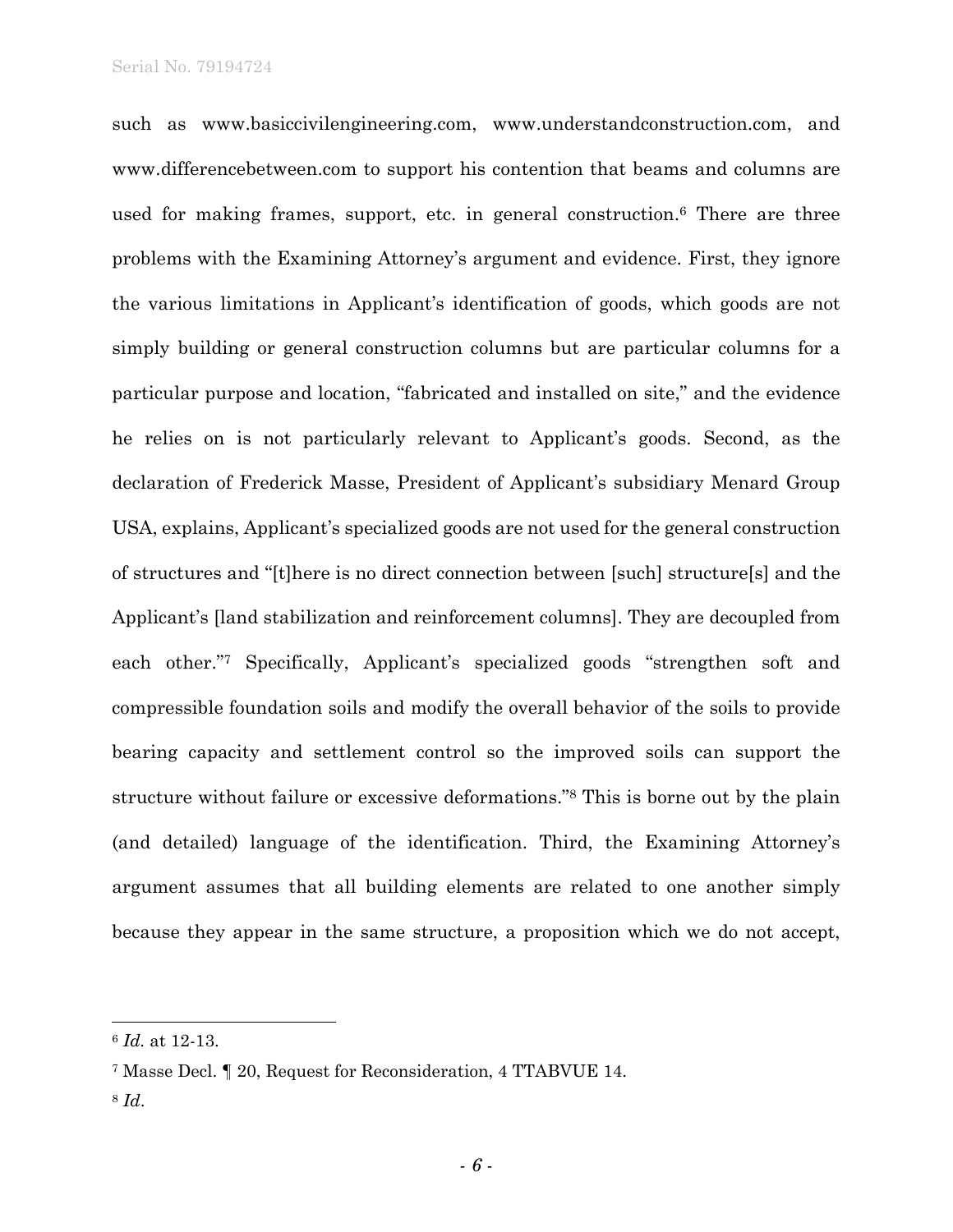certainly in the absence of supporting evidence. There is no such per se rule. Even if the goods are within, or supporting, the same structure, we are not persuaded that such disparate goods may be related to one another simply for that reason.<sup>9</sup>

As noted above, the Examining Attorney does not refer in his brief to any evidence that suggests that metal goods of the kind identified in Registrant's identification of goods are used in connection with land stabilization and reinforcement. Aside from one webpage which refers to "soil nailing [which] uses grouted, tension-resisting steel elements (nails) installed to reinforce the soil creating a gravity retaining wall for permanent or temporary excavation support,"10 and has "[t]ension resisting steel bars … inserted into the holes and grouted in place,"11 the record is bare of any structural elements of the type and use identified by Applicant having metal components. Mr. Masse also states that "CMC products are not fabricated as such but formed and installed directly into the ground from non-metallic raw material (i.e., concrete)."12 We are not persuaded by this single webpage reference that Applicant's and Registrant's goods are related.

The Examining Attorney also argues that the use of similar marks on or in connection with products, and retail store services offering such products, has been

1

<sup>9</sup> We do not agree with the Examining Attorney that Mr. Masse's statement at Paragraph 20 (Applicant's goods "are installed into a ground to create a composite material with enhanced characteristics to support a structure") contradicts Applicant's representation that Applicant's goods "do not directly support the load of a structure." Brief, 16 TTABVUE 14. It appears to us that Mr. Masse is referring to the ground, whose load strength has been increased through the installation of Applicant's goods.

<sup>10</sup> Request for Reconsideration Denied, 5 TTABVUE 9 (haywardbaker.com).

<sup>11</sup> *Id*. at 10.

<sup>12</sup> Masse Decl. ¶ 11, 4 TTABVUE 12.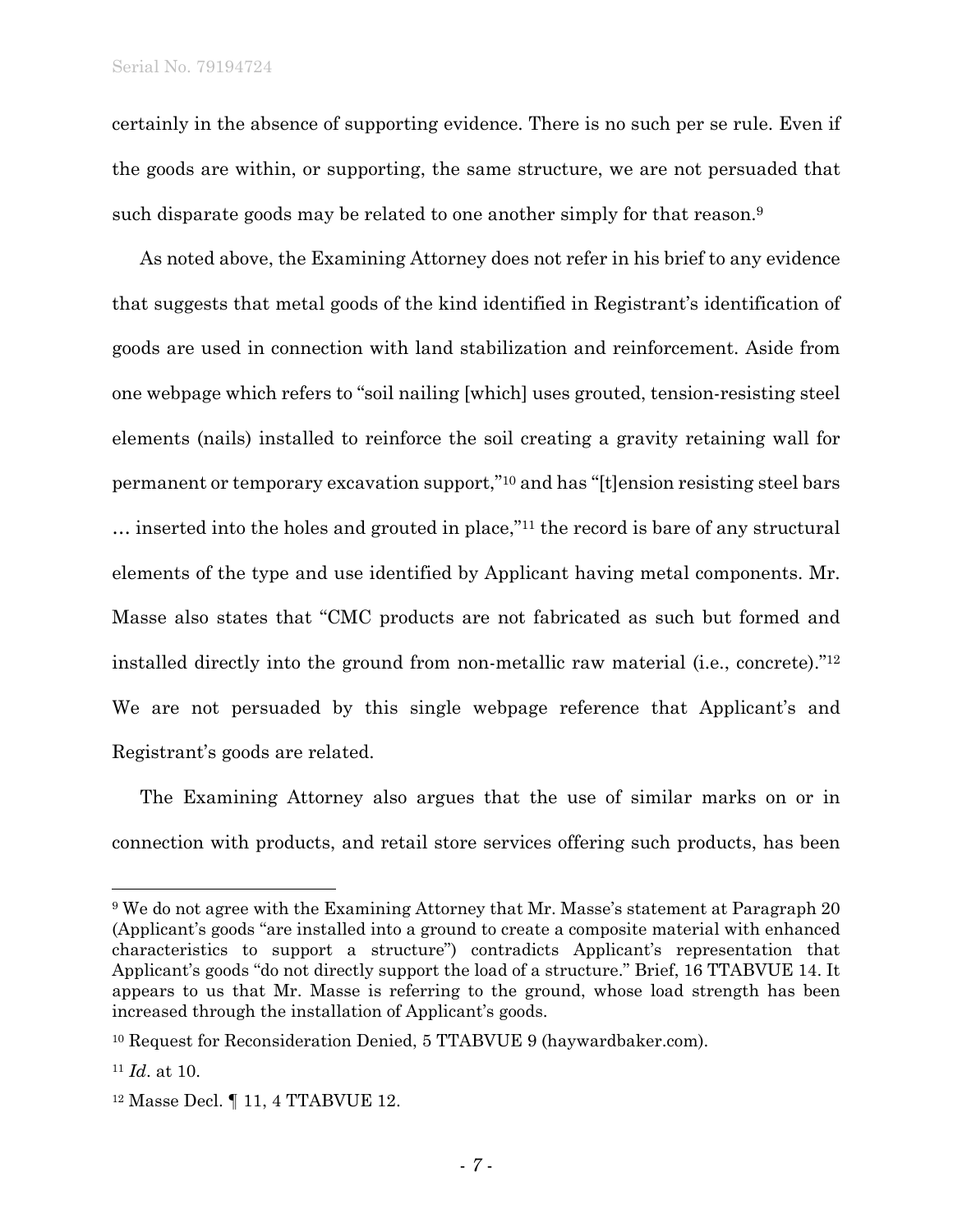held likely to cause confusion where the evidence showed that the retail-store services featured the same type of products. He then labels Applicant's goods "construction products," and finds Registrant's retail stores and distributorships feature construction products related to Applicant's "construction products."13 We disagree. First, the identification of goods specifies that Applicant's goods are fabricated and installed on site: as such, they are not a type of goods that are offered in retail stores or through distributorships. Second, the Examining Attorney points to no evidence to support his arguments, and it seems unlikely that beams for land stabilization and reinforcement would be offered or purchased in retail stores.

In sum, we find that the Examining Attorney has not established that there is a viable relationship between Applicant's goods and Registrant's goods or services.14

### c. Purchasing Conditions

Applicant argues that "the degree of sophistication of Applicant's potential purchasers and the nature and cost of the goods sold would result in a more careful perusal of the goods and respective marks than that involved in a typical purchase by an ordinary consumer."15 The unusual nature of Applicant's goods make them of a type which would necessarily be selected with care by purchasers familiar with the

 $\overline{a}$ 

<sup>13 16</sup> TTABVUE 10-11.

<sup>&</sup>lt;sup>14</sup> The Examining Attorney also submitted third-party registrations to show a relationship between the goods with his Office Actions. He does not rely on them and with the exception of one registration, we find them to be irrelevant. A single registration does not establish the Examining Attorney's burden of showing even a viable relationship between the involved goods.

<sup>&</sup>lt;sup>15</sup> 14 TTABVUE 13-14. Applicant identifies its consumers as "general contractors, owners, developers and geotechnical engineers." Masse Decl. ¶ 10, 4 TTABVUE 11.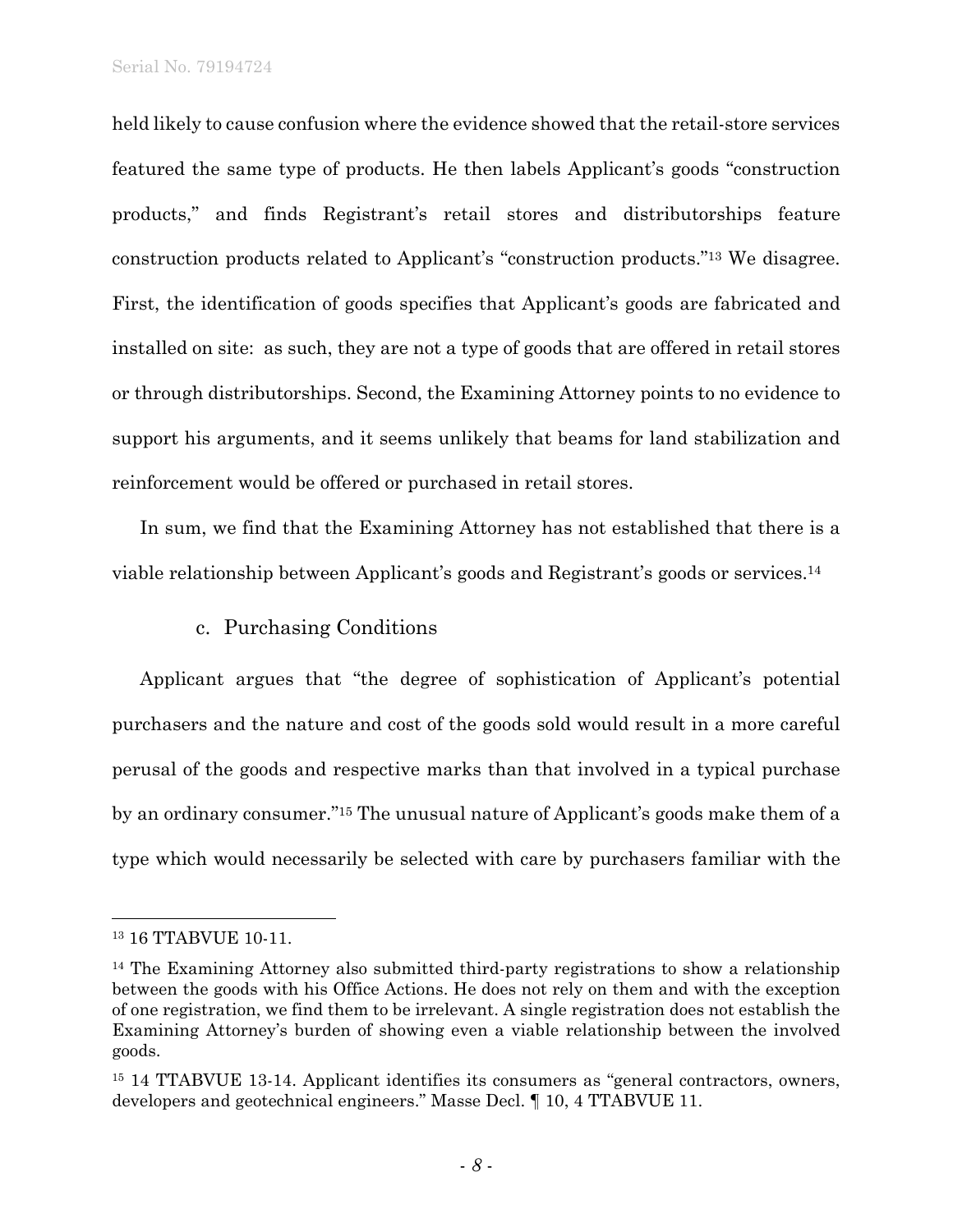source or origin of the products. *See In re N.A.D. Inc*., 754 F.2d 996, 224 USPQ 969, 971 (Fed. Cir. 1985). By definition, buyers of Applicant's "[n]on-metallic underground columns for land stabilization and reinforcement that are fabricated and installed on site" either know their specific product needs, or obtain them through consultation with Applicant, and in either instance they would be expected to exercise significant care in their selection. *See Republic Steel Co. v. M.P.H. Mfg. Corp*., 312 F.2d 940, 136 USPQ 447, 449 (CCPA 1963) (stating "the goods are of a character usually purchased with care and discernment by technically trained persons," involving sheet metal structural members for prefabricated buildings vs. plain deformed and sheared steel bars as reinforcing elements for concrete; pressed-steel beams, joists, studs, plates, and channels for use in walls, ceilings, or floors of all types of building; columns, and girders, etc.). The *DuPont* factor regarding purchaser sophistication and care weighs against finding a likelihood of confusion.

#### d. Conclusion

We have considered all of the evidence in the record and the arguments of the Examining Attorney and Applicant. The marks are identical. Given the sophistication of purchasers and their deliberation involved in determining the suitability of particular columns for land stabilization and reinforcement and metal building materials, and fact that the Examining Attorney has not established that the goods are related, we conclude that confusion as to the origin or affiliation of Applicant's and the registrant's goods/services would not be likely to occur even with identical